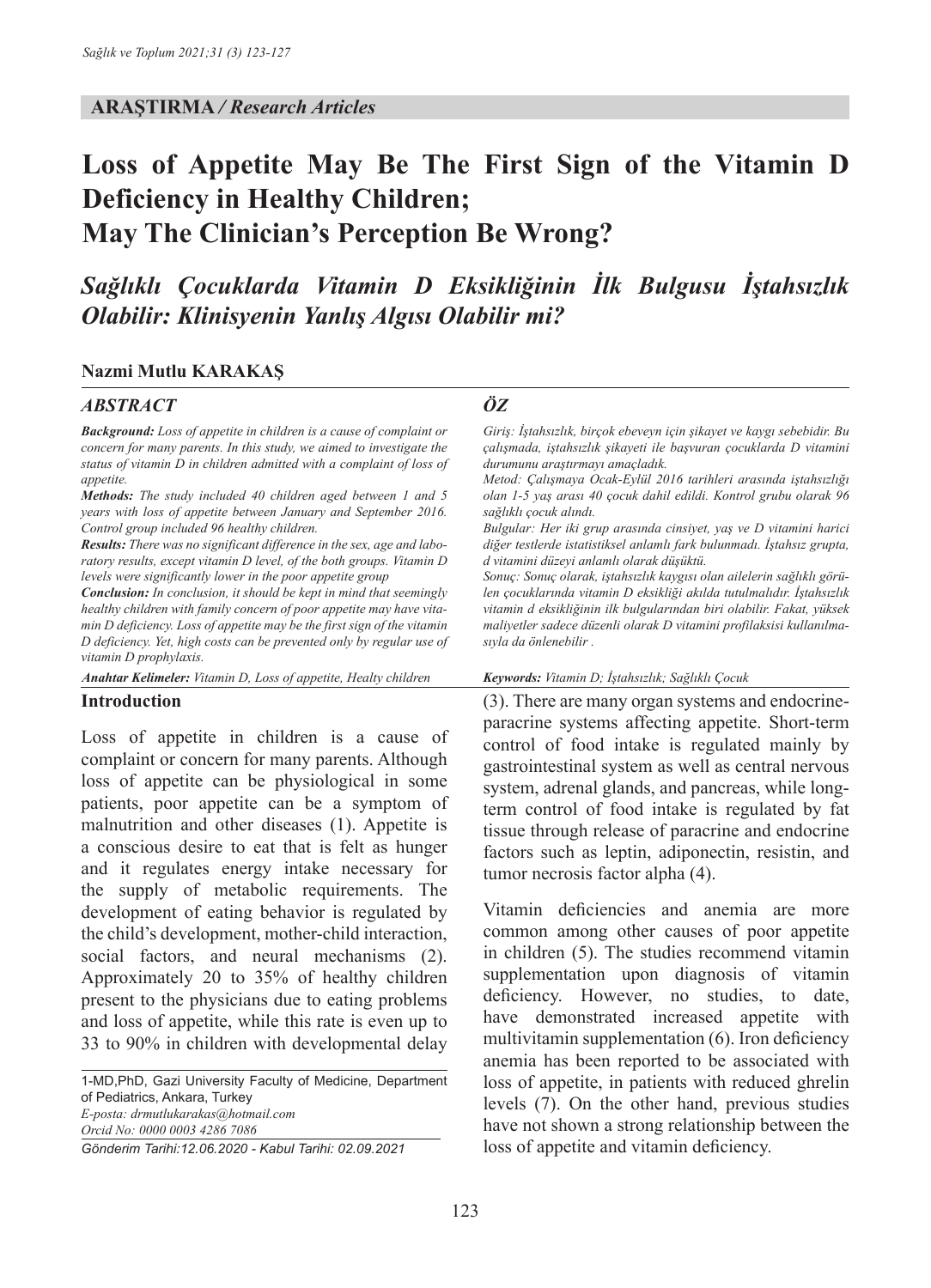Vitamin D plays an important role for the health of neuromuscular and skeletal systems due to its role in calcium and phosphor homeostasis. Recent studies have shown a relationship of vitamin D deficiency with diabetes mellitus, cancer, frequent infections, and urticaria (8-10) In the practice of pediatrics, patients presenting with loss of appetite are common, although they are deemed healthy and to have normal weight for height. During well child examinations, patients with poor appetite are often overlooked due to normal height and weight measurements.

In this study, we aimed to investigate the effect of vitamin D in children admitted to the general pediatrics outpatient clinics with a complaint of loss of appetite.

## **Materials and Methods**

This study was planned retrospectively. The study included 40 children aged between 1 and 5 years with loss of appetite who were admitted to General Pediatrics and Well Child Outpatient Clinics complaining of poor appetite between January 2016 and September 2016 and who did not have neurological, metabolic, cardiac, psychological or chronic disease. The children with malnutrition, malabsorption, and obese children were excluded. The children with concomitant infections or any other disease were also excluded.

Patient's files were examined in the hospital data system. The study population was divided into two groups: study group who was healthy and had loss of appetite (n=40) and control group (n=96). Hemoglobin, leukocyte count, C-reactive protein (CRP), ferritin, calcium, phosphorus, magnesium, alkaline phosphatase (ALP), vitamin B12, vitamin D, free T4, and thyroid-stimulating hormone (TSH) levels were obtained in the two groups. The children with deficiency and administered necessary treatment and for whom information was provided to the parents were re-assessed at three and six months for their complaints. The control group was composed of 96 healthy children who were admitted to General Outpatient clinics with non-specific complaints. Patients who were found to be healthy according to the examination and laboratory results were included. The visits at three and six months in the poor appetite group were performed by a same pediatrician who was kept blind to the group information of the patients.

The chronological age, weight, height and percent of ideal weight for height were evaluated in all patients. All blood samples were withdrawn in the morning at the same time.

In the present study, we accepted the vitamin D levels defined by Misra et al, for healthy children and adolescents. Levels of vitamin D at or below 15 ng/mL were defined as vitamin D deficiency and a level of  $15-20$  ng/mL  $(37.5-50 \text{ nmol/L})$ as insufficiency, and a level of 20-100 ng/mL (50-250 nmol/L) as normal (sufficient). Vitamin D replacement therapy: Children followed by maintenance dosing of 600 to 1000 int. U/day (11).

# **Statistical Analysis**

Statistical analysis was performed using IBM SPSS Statistics for Windows, version 20.0. (Armonk, NY: IBM Corp). During data analysis, independent groups were compared using the t test (Student's t test) or Mann-Whitney U test, two dependent groups were compared with the t test (paired sample t test) or Wilcoxon test statistics. The relationship between two continuous variables was tested with Pearson's Correlation Coefficient, and Spearman's Correlation Coefficient The categorical variables were tested using the Fisher's exact test and chi-square test.

# **Results**

There was no significant difference in the sex of the both groups. No statistically significant difference in in age, ferritin, hemoglobin, leukocyte count, platelets, vitamin B12, fT4, and TSH levels between the children with poor appetite and healthy children. Vitamin D levels were significantly lower in the poor appetite group (Table 1).

In the poor appetite group, vitamin D levels were found to be significantly higher at three months after oral vitamin D supplementation, compared to baseline values. The difference with the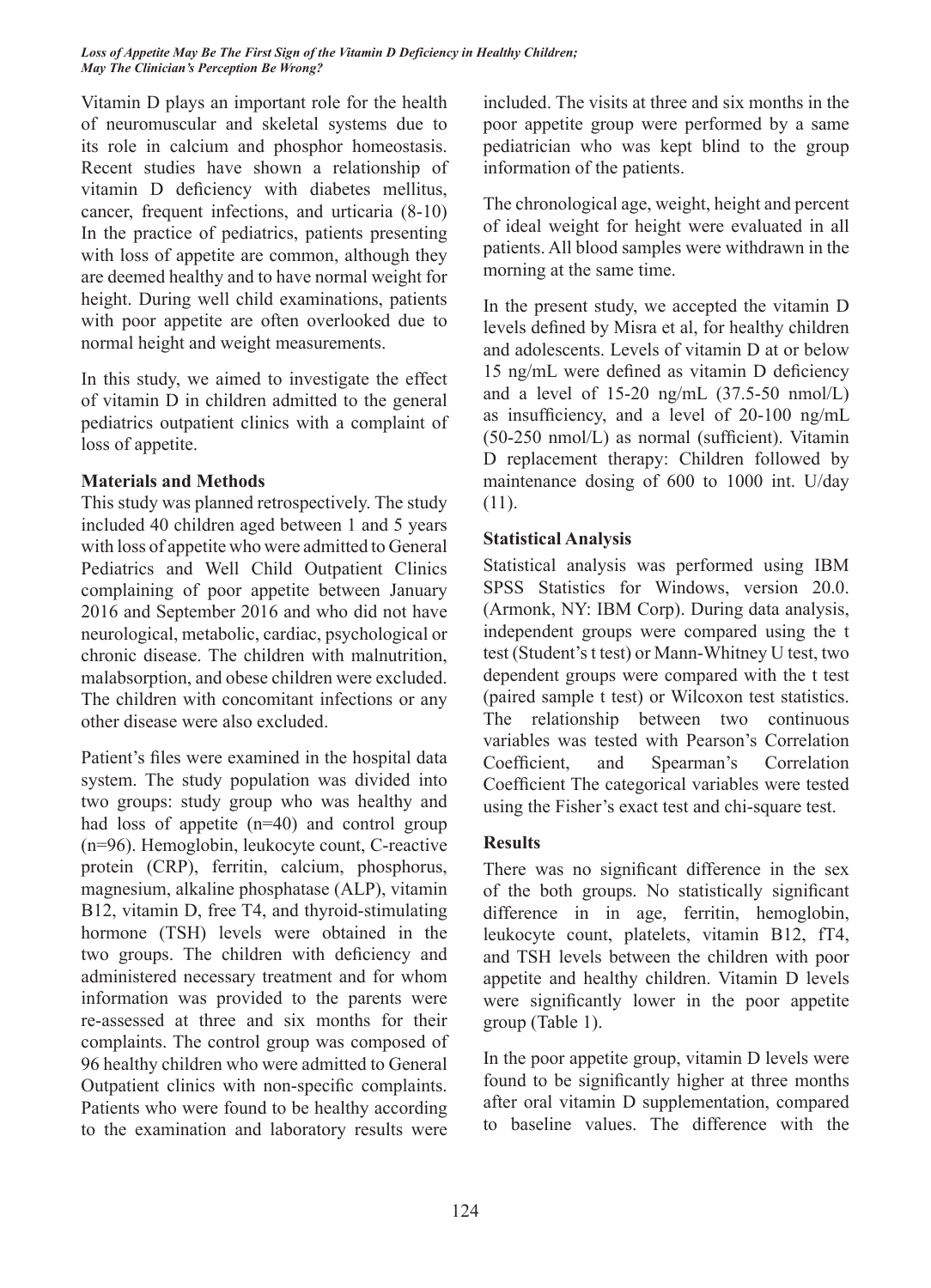control group at three months was not statistically significant (mean vitamin D: 32.25 versus 33.001  $p > 0.05$ ).

Also, there was a weight gain at three- and sixmonth visits and the complaints decreased. There was no report of poor appetite during interview with the parents.

The history of colic, duration of breastfeeding and age at onset of supplementary food did not significantly differ.

In the present study, weight gain stopped before the study in children complaining of poor appetite who received vitamin D supplementation and these children put on weight at three- and sixmonth visits.

## **Discussion**

In this study, it was aimed to evaluate the anxiety concerns about the children of the families who applied to the outpatient clinic. While there was no statistical difference in these children in terms of sociodemographic and laboratory, there was a statistically significant difference only at vitamin D level.

The patients presented with poor appetite and eating problems represent 25 to 30% of all admissions to the pediatric outpatient clinics (3). The studies have reported that children that were reported to have eating problems by their parents were shorter and thinner and below 5 percentile until two years of age (12). Francis et al. reported that children in the 3 to 5 years age group have not yet developed sufficient autonomy to eat simultaneously while watching television, and they explained loss of eating control by environmental factors due to forcing the child to eat by the caregiver (13). Wright et al. reported that reduced appetite was a risk factor for growth and forcing the child to eat by the mother was reported as a familial risk factor negatively affecting weight gain (14). Kutluk et al. also discussed other causes of poor appetite in their manuscript and suggested that defecation problems, psychological problems, lack of family training, chronic diseases, hypothyroidism, and

anemia should be also taken into consideration (5). The present study found no statistically significant difference between the two groups in TSH, free T4, ferritin, and hemoglobin levels. These factors were discussed during interview with the parents and the families were informed in this regard. The parents in the two groups had sufficient level of knowledge. Children with chronic disease were already excluded and the effect of hypothyroidism was also evaluated; there was no significant difference in the thyroid function tests between the two groups.

Furthermore, vitamin deficiency and anemia are defined as the causes of poor appetite (5). Although the relationship between iron deficiency anemia and poor appetite has been wellestablished, the studies to date have not clearly described a relationship between poor appetite and vitamin deficiency (6,7). The present study evaluated children who presented to the well child outpatient clinics with a single complaint of poor appetite and who did not have chronic disease or a known vitamin deficiency or supplementation therapy in the medical history and who had nor height for weight and normal height and weight for age. There was no significant difference in the age, ferritin, hemoglobin, and serum vitamin B12 levels between the two groups. Serum vitamin D level was significantly lower in the poor appetite group ( $p < 0.05$ ).

Vitamin D deficiency results in systemic complications such as bone deformity, osteoporosis and fractures, and it was also associated with cardiovascular diseases, diabetes mellitus, cancer, infections, autoimmune diseases, and schizophrenia (8-9,15-16). Gordon et al. reported a prevalence rate for vitamin D deficiency ranging between 12% and 24% (17). Only 39% of the subjects were found to have sufficient vitamin D levels , while the rest had poor vitamin D status in Amasya, Turkey (18). In particular, vitamin D deficiency is through to be more frequent in breastfed infants (19). Thus, dietary vitamin D supplementation is recommended for infants. The history of colic, duration of breastfeeding and age at onset of supplementary food did not significantly differ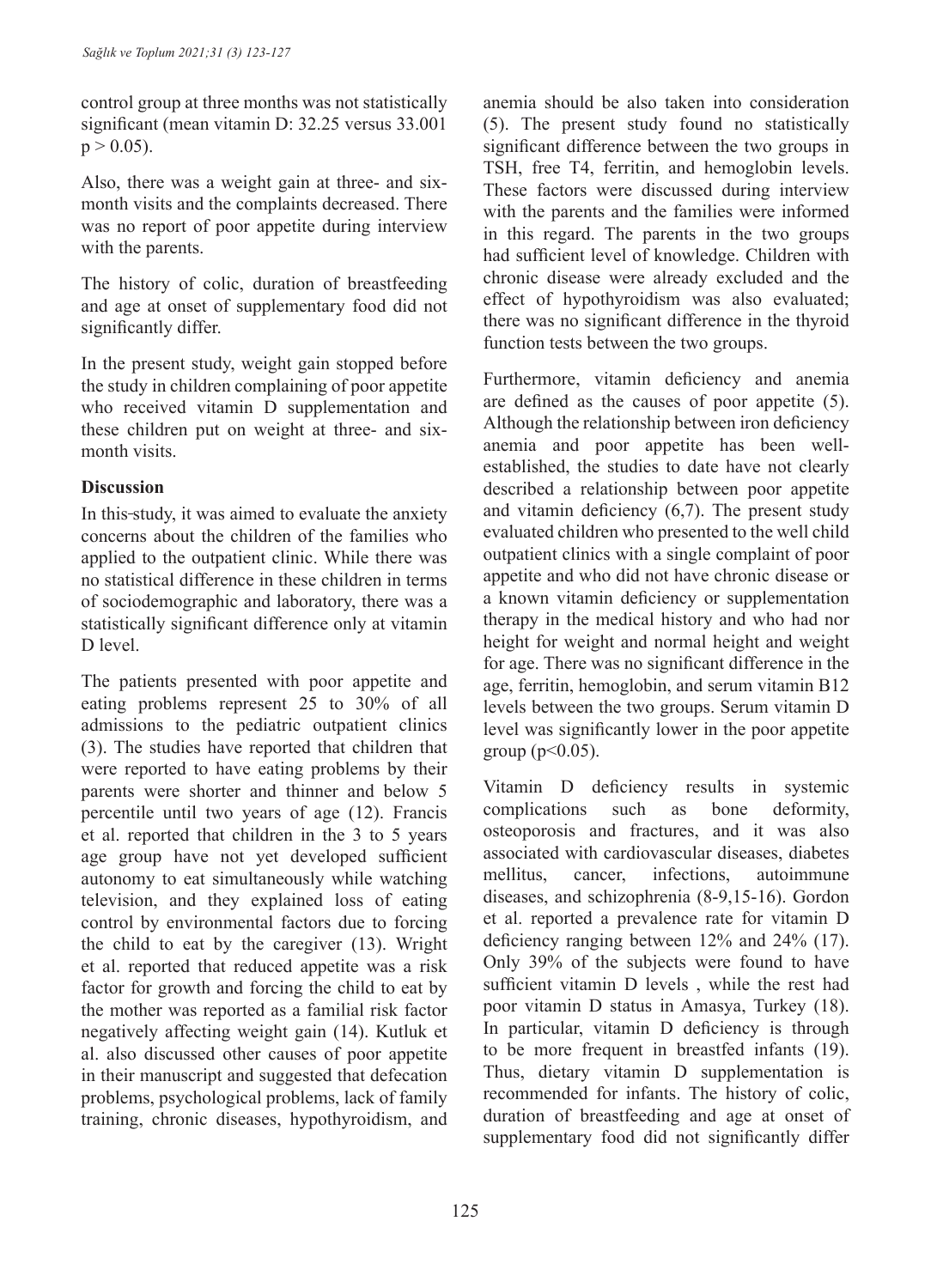between the two groups in the present study. There was also no statistically significant difference in the frequency of infections sustained during the follow-up period between the two groups. Unlike to the present study, Ozdemir et al. reported a relationship between frequent infections and vitamin D deficiency (9). Yıldız et al showed a relationship between recurrent tonsillopharyngitis and vitamin D deficiency (20). In addition, there was a relationship between urticaria and vitamin D deficiency in another study by Ozdemir et al., while there was no urticaria or history of atopy in vitamin D-deficient group (8). Uysalol et al showed that children who had asthma, had hypovitaminosis D (21). Park et al. also reported a relationship between vitamin D deficiency and growing pain, although there was no growing pain in children with vitamin D deficiency in the poor appetite group (16). In addition, Moore et al. reported a relationship between increased adipose tissue and vitamin D insufficiency (22). In this study, there was no obese children, and children with poor appetite and vitamin D deficiency had normal weight gain at three- and six-month visits and their appetite improved as reported by their parents.

Moreover, the mothers perceived their child slim, although 26% of the children were at 90 to 110% evaluated according to the weight for height (23). In the study by Laraway et al., 24% of mothers of 6-27 month-old children perceived their child as low-weight, and 29% of the mothers considered 90 percentile as healthy (24). The parents perceive children with normal weight for height and normal weight and height for age as slim and having poor appetite and use inadvertent vitamin supplements and appetite enhancers, while health care professionals sometimes overlook medical problems considering these children as healthy. The parents in the present study did not have a perception of slimness for their children. Vierucci et al. showed hypovitaminosis D in healthy adolescent in Italy (25). Our study was about younger children and we didn't show Vitamin D deficiency in healthy group. Our loss of appetite group had hypovitaminosis D. Vitamin D supplement is important among childhood.

This study's limitations were number of study group. Although we corrected statistically significant between two groups, large population study may be required to show association.

### **Conclusion**

It should be kept in mind that seemingly healthy children with family concern of poor appetite may have vitamin D deficiency. However, further large-scale studies are required to confirm these findings. Loss of appetite may be the first sign of the vitamin D deficiency. However, in children who do not have any problem in physical examination, if close monitoring can be performed, they can be monitored without any laboratory test. Families' loss of appetite concerns should be taken into consideration, but high costs can be prevented only by regular use of vitamin D prophylaxis.

**Table 1: Poor Appetite and the Control group (Ankara-2016)**

|                   | <b>Poor Appetite</b> | <b>Control</b> | P value  |
|-------------------|----------------------|----------------|----------|
|                   | <b>Group</b>         | <b>Group</b>   |          |
|                   |                      |                |          |
| Age (year)        | 3.87                 | 3.61           | p > 0.05 |
|                   | $n=41$               | $n=96$         |          |
| <b>Hemoglobin</b> | 12.72                | 12.61          | p > 0.05 |
| g/dl              | $n = 41$             | $n=96$         |          |
| Leukocyte         | 8582                 | 9630           | p > 0.05 |
|                   | $n=41$               | $n=96$         |          |
| <b>MCV</b>        | 76.8                 | 77.7           | p > 0.05 |
|                   | $n = 41$             | $n=96$         |          |
| <b>Ferritin</b>   | 39.41                | 41.77          | p > 0.05 |
| ng/ml             | $n=41$               | $n=96$         |          |
| Vitamin B12       | 596.43               | 584.55         | p > 0.05 |
| pg/ml             | $n=21$               | $n=67$         |          |
| <b>TSH</b>        | 1.82                 | 1.65           | p > 0.05 |
| $\mu I$ U/ml      | $n=11$               | $n=68$         |          |
| fT4               | 1.13                 | 1.1            | p > 0.05 |
| ng/dl             | $n=10$               | $n = 48$       |          |
| Vitamin D         | 17.08                | 33.001         | p<0.05   |
| ng/ml             | $n=41$               | $n=96$         |          |

 $*$  $p<0.01$